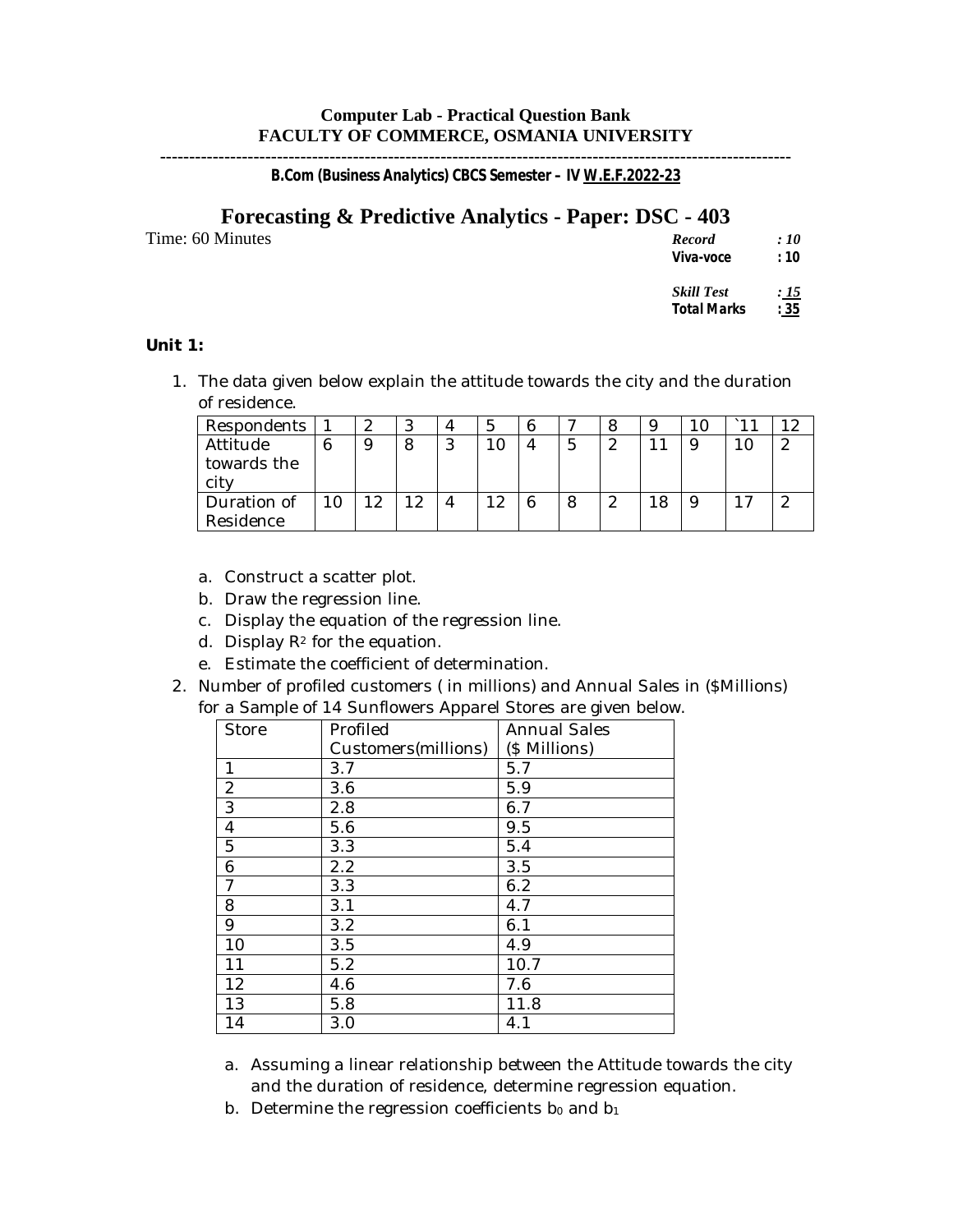- c. Interpret the meaning of the slope, b1 in this problem.
- d. Interpret R Square with respect to the data given.
- e. Estimate the coefficient of determination.
- 3. In finance, it is of interest to look at the relationship between Y, a stock's average return and X, the overall market return. The slope coefficient computed by linear regression is called stock's beta by investment analysis. A beta greater than 1 indicates that the stock is relatively sensitive to changes in the market; a beta less than 1 indicates that the stock is relatively insensitive.

|                           | 12        | $\overline{8}$ | 15 | -9       |                                                                   | - 18           | $\vert$ 10 | $\vert$ 13 |  |
|---------------------------|-----------|----------------|----|----------|-------------------------------------------------------------------|----------------|------------|------------|--|
| $\mathbf{v}$<br>$\Lambda$ | 15<br>1 U |                | 18 | $10^{-}$ | $\begin{array}{c} \begin{array}{c} \end{array} \end{array}$<br>⊥∼ | $\overline{a}$ | $\sqrt{7}$ |            |  |

For the above data,

- a. Compute the beta
- b. Compute standard error
- c. What is the coefficient of determinant.
- d. Explain the significance of F.
- e. Explain the significance of t-statistic
- f. Test the model to see whether it is significantly less than 1. Use  $= 0.05.$
- 4. Campus stores has been selling the *Believe It or Not: Wonders of Statistics Study Guide* for 12 semesters and would like to estimate the relationship between sales and number of sections of elementary statistics taught in each semester. The following data have been collected.

| <b>Sales</b> | ററ<br>ບບ | 38     | ∼≖ | 61 | 52 | 45 | 65 | 82 | 29 | 63 | 50 | $\sim$ |
|--------------|----------|--------|----|----|----|----|----|----|----|----|----|--------|
| Of<br>No.    | ີ        | $\sim$ | 6  | 6  | ιv | ⊥ん | ⊥ん | ⊥◡ | ⊥ん | ⊥◡ |    | ∽      |
| Sections     |          |        |    |    |    |    |    |    |    |    |    |        |

- a. Develop the estimating equation that best fits the data both from scatter plot and from data analysis tool.
- b. Calculate the sample coefficient of determination.
- c. Draw Residual plots
- d. Draw normal probability plot and explain the output.
- e. Estimate the coefficient of determination.
- 5. Realtors are often interested in seeing how the appraised value of a home varies according to the size of the home. Some data on area ( In thousands of square feet) and appraised value ( in thousands of dollars) for a sample of 11 homes if given below.

| Area   1.1   1.5   1.6   1.6   1.4   1.3   1.1   1.7   1.9   1.5 |  |  |  |  |  |  |
|------------------------------------------------------------------|--|--|--|--|--|--|
| Value 75                                                         |  |  |  |  |  |  |

a. Estimate the Least Squares Regression to predict appraised value from area.

- b. Predict the value for the size of the home whose area is 1.8.
- c. What is the standard error of estimate.
- d. Generally, realtors feel that a home's value goes up by \$50,000 ( 50 thousands of dollars) for every additional 1,000 square feet in area. For this sample, does this relationship seems to hold? Use  $= 0.05$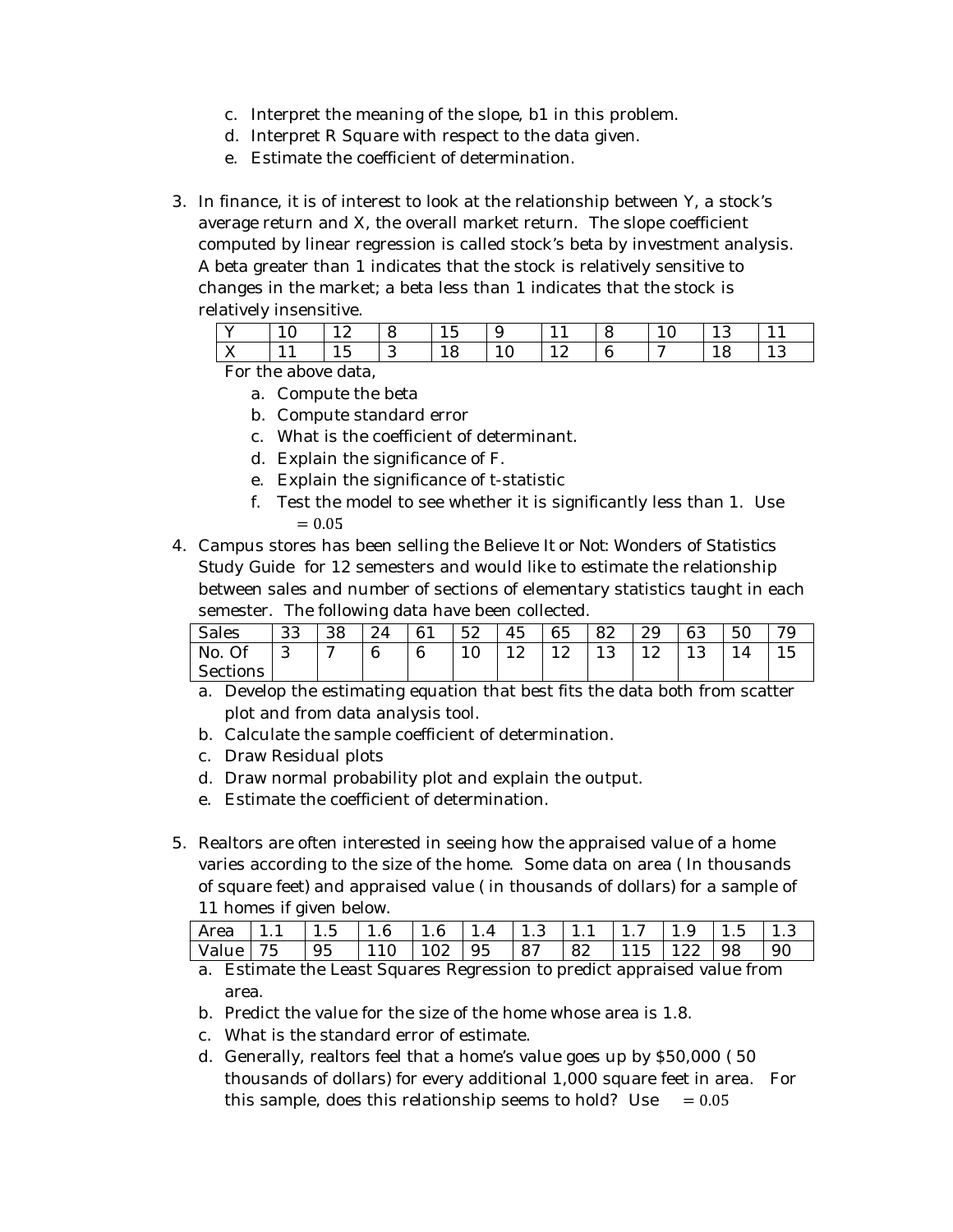e. Predict the value for the size of the home whose area is 2.3

|  |  |  | 6. Given the following set of data |  |  |
|--|--|--|------------------------------------|--|--|
|--|--|--|------------------------------------|--|--|

| $\mathbf{x}$                | 25  | 30                |                       | ററ<br>66 | $\Omega$<br>$\sim$ 1 | 19   |
|-----------------------------|-----|-------------------|-----------------------|----------|----------------------|------|
| $\mathbf{v}$<br>$\Lambda_1$ | 3.5 | 6.7               | ∽<br>1.J              | U.S      | 4.6                  | 2.0  |
| XZ.<br>X <sub>2</sub>       | 5.0 | $\epsilon$<br>4.2 | $\overline{a}$<br>8.5 | .        | റ<br>v.v             | 1. J |

- a. Calculate the multiple regression equation.
- b. Give the values of intercept bo, b1 and b2 values.
- c. Explain the significance of b0, b1, and b2 values
- d. Predict Y when  $X_1 = 3.0 X_2 = 2.7$  from the regression equation obtained.

7. Find the multiple linear regression of Y on X1 and X2

| . .                                  | <u>t ma dio mandono mnodi rogrossioni or i on rii dha riw</u> |        |    |         |                  |          |        |     |    |     |  |  |
|--------------------------------------|---------------------------------------------------------------|--------|----|---------|------------------|----------|--------|-----|----|-----|--|--|
| $\mathbf{r}$                         |                                                               | $\sim$ | 26 | 28      | $\Omega$ 1<br>◡▴ | つに<br>ΩJ |        | 49  | 63 | 69  |  |  |
| $\overline{\phantom{a}}$<br>$\Delta$ | ∼                                                             |        |    | $\cdot$ | O                | $\sim$   | ⊥∪     |     | ⊥◡ | 14  |  |  |
| $\overline{ }$<br>: O<br>୵⊾∠         | ∼                                                             |        | ı  | $\cdot$ |                  | $\sim$   | ◟<br>◡ | 1 V |    | ⊥ ∪ |  |  |

- a. Find the Multiple regression equation.
- b. What is  $R^2$  for this regression? What is your inference?
- c. What is adjusted  $R^2$  for this equation? What is your inference?
- d. Explain  $\mathbb{R}^2$  and adjusted  $\mathbb{R}^2$  with reference to the variables and equation.
- e. Why is adjusted  $R^2$ different from  $R^2$ ?

8. The following data explains the attitude toward the City of Residence.

| Sl.No.      |    | $\overline{c}$ | 3  | $\overline{4}$ | 5  | 6              | 7 | 8                | 9  | 10 | 11 | 12               |
|-------------|----|----------------|----|----------------|----|----------------|---|------------------|----|----|----|------------------|
| Attitude    | 6  | 9              | 8  | 3              | 10 | $\overline{4}$ | 5 | $\boldsymbol{2}$ | 11 | 9  | 10 | $\boldsymbol{2}$ |
| toward the  |    |                |    |                |    |                |   |                  |    |    |    |                  |
| city        |    |                |    |                |    |                |   |                  |    |    |    |                  |
| Duration    | 10 | 12             | 12 | $\overline{4}$ | 12 | 6              | 8 | $\mathbf{z}$     | 18 | 9  | 17 | $\boldsymbol{2}$ |
| of          |    |                |    |                |    |                |   |                  |    |    |    |                  |
| Residence   |    |                |    |                |    |                |   |                  |    |    |    |                  |
| Importance  | -3 | 11             | 4  | 1              | 11 |                |   | 4                | 8  | 10 | 8  | 5                |
| attached to |    |                |    |                |    |                |   |                  |    |    |    |                  |
| weather     |    |                |    |                |    |                |   |                  |    |    |    |                  |

- a. Find the regression equation. Mention the regression coefficients and their significance.
- b. Test the significance of the overall regression equation.
- c. What is the standard error of estimate.
- d. Explain the attitude toward the city in terms of durations of residence and importance attached to weather.
- e. Compare the regression coefficients and explain which attribute Duration of residence , Importance attached to weather has more influence on Attitude toward the city.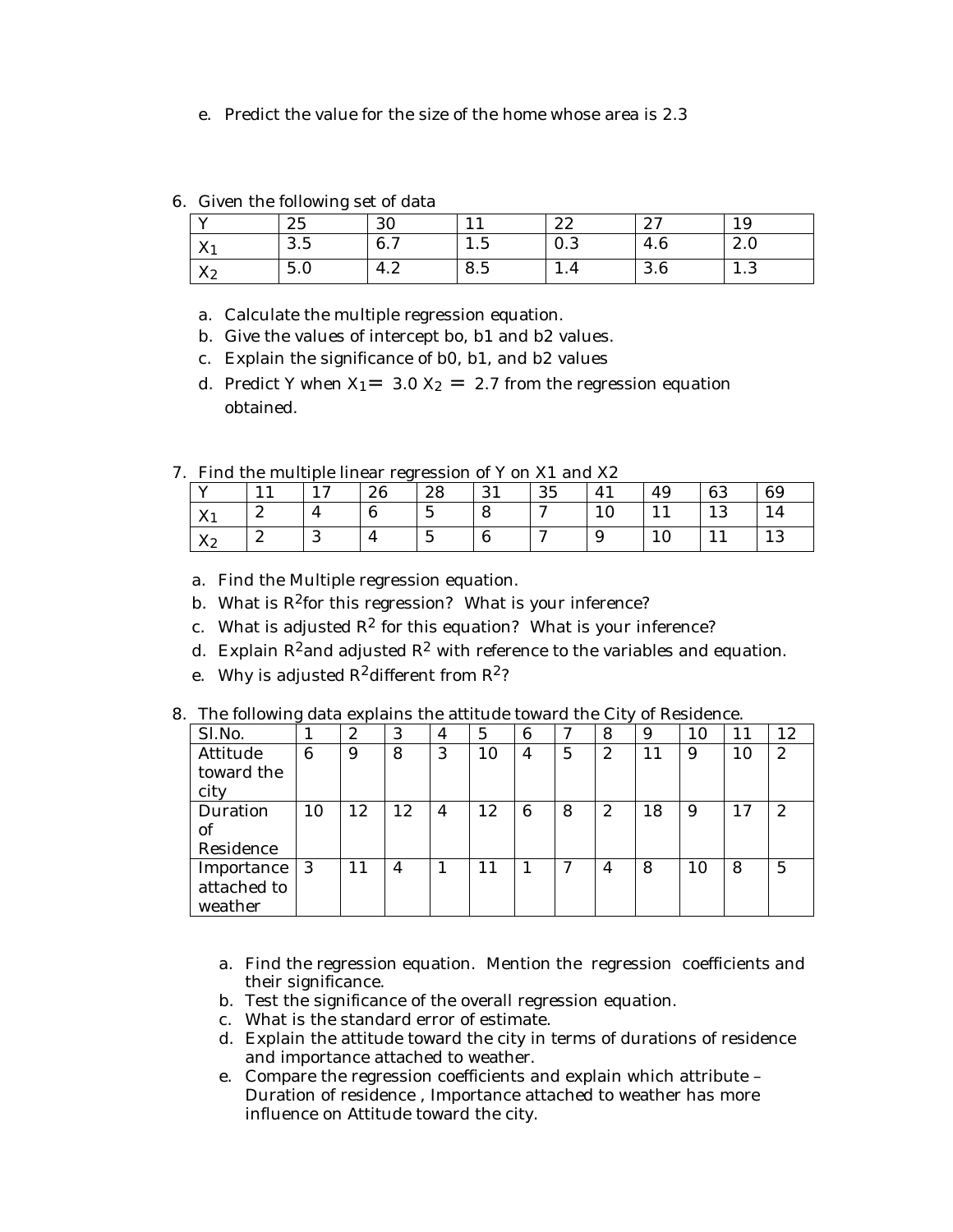9. We are trying to predict the annual demand for widgets ( DEMAND) using the following independent vairables.

Price = Price of Widgets ( in \$)

Income = Consumer income ( in \$)

Sub = Price of a substitute commodity (in \$)

( A substitute commodity is one that can be substituted for another commodity. For example, margarine is a substitute commodity for butter) The below data is collected form 1982 to 1996.

| Year | Demand | Price $(S)$     | Income $(S)$ | $Sub($ s) |
|------|--------|-----------------|--------------|-----------|
| 1982 | 40     | 9               | 400          | 10        |
| 1983 | 45     | 8               | 500          | 14        |
| 1984 | 50     | 9               | 600          | 12        |
| 1985 | 55     | 8               | 700          | 13        |
| 1986 | 60     | 7               | 800          | 11        |
| 1987 | 70     | $6\phantom{1}6$ | 900          | 15        |
| 1988 | 65     | 6               | 100          | 16        |
| 1989 | 65     | 8               | 1100         | 17        |
| 1990 | 75     | $\overline{5}$  | 1200         | 22        |
| 1991 | 75     | $\overline{5}$  | 1300         | 19        |
| 1992 | 80     | $\overline{5}$  | 1400         | 20        |
| 1993 | 100    | 3               | 1500         | 23        |
| 1994 | 90     | 4               | 1600         | 18        |
| 1995 | 95     | 3               | 1700         | 24        |
| 1996 | 85     | 4               | 1800         | 21        |

a. Using MS-Excel determine the best fitting regression equation .

- b. Are the signs (+) and (-) of the regression coefficients of the independent variables as one would expect? Explain briefly.
- c. State and interpret the coefficient of multiple determination for this problem
- d. State and interpret the standard error of estimate.
- e. Using the equation, what would you predict for DEMAND if the price of widgets was \$6 consumer income was \$1200, and the price of the substitute commodity is \$17.
- 10.Consider a study that examined the business problem facing a concrete supplier of how adding fly-ash affects the strength of concrete. (fly-ash is an inexpensive industrial waste by-product that can be used as a substitute for Portland cement, a more expensive ingredient of concrete.

Batches of concrete were prepared in which the percentage of fly-ash ranges from 0% to 60%. Data were collected from a sample of 18 batches and organized.

| Fly-ash            | $\Omega$ | $\mathbf{0}$  | O             | 20 | 20    | 20                              | 30                  | 30 | -30     |
|--------------------|----------|---------------|---------------|----|-------|---------------------------------|---------------------|----|---------|
| %                  |          |               |               |    |       |                                 |                     |    |         |
| Strength $ 4,779 $ |          | 4,706         | $4,350$ 5,189 |    | 5,140 |                                 | $4,976$ 5,110 5,685 |    | 1,5,618 |
| Fly-ash            | 40       | 40            | 40            | 50 | 50    | 50                              | 60                  | 60 | -60     |
| %                  |          |               |               |    |       |                                 |                     |    |         |
| strength           |          | $5,995$ 5.628 |               |    |       | $5,897$   5,746   5,719   5,782 | $5,895$ 5,030       |    | 4.648   |

a. Draw the scatter plot.

b. Draw the regression line.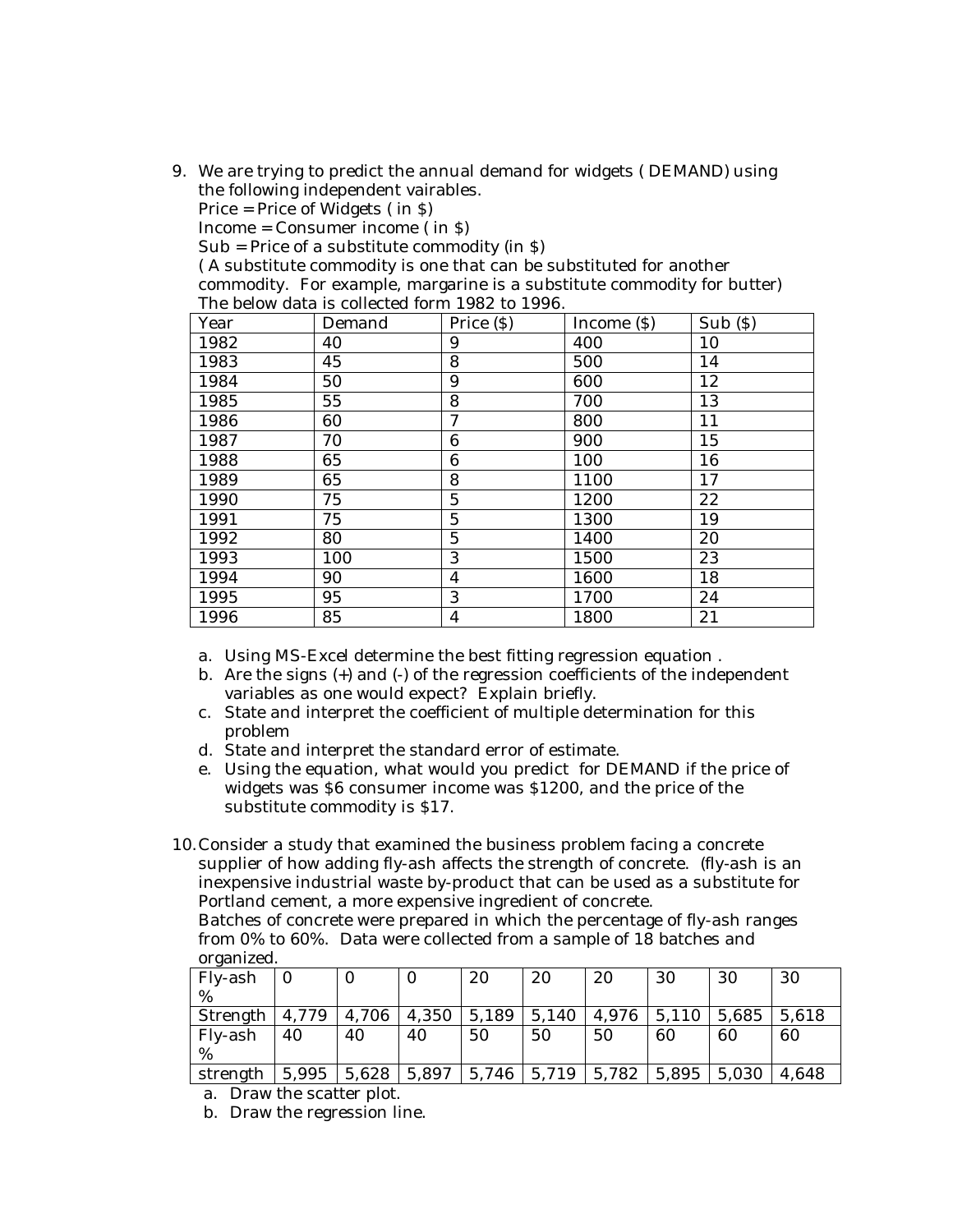- c. Display the regression equation
- d. Display  $\mathbb{R}^2$  and interpret the result.
- e. Describe the strength of association between the variables.
- 11.For the above data
	- a. Find the quadratic regression model for the concrete strength data.
	- b. Explain the linear and quadratic effect of fly-ash on strength of the concrete.
	- c. Explain the test for the significance of the Quadratic Model using F-stat.
	- d. Test the significant difference between the quadratic model and linear model for testing the quadratic effect.
	- e. If you select the 0.05 level significance, then explain the critical values for the t-distribution.
- 12.A real estate developer studying the business problem of estimating the consumption of heating oil by single family houses has decided to examine the effect of atmospheric temperature and the amount of attic insulation on heating oil consumption. Data are collected from a random sample of 15 single family houses.

| Heating oil | Temperature | Insulation |
|-------------|-------------|------------|
| 275.3       | 40          | 3          |
| 363.8       | 27          | 3          |
| 164.3       | 40          | 10         |
| 40.8        | 73          | 6          |
| 94.3        | 64          | 6          |
| 230.9       | 34          | 6          |
| 366.7       | 9           | 6          |
| 300.6       | 8           | 10         |
| 237.8       | 23          | 10         |
| 121.4       | 63          | 3          |
| 31.4        | 65          | 10         |
| 203.5       | 41          | 6          |
| 441.1       | 21          | 3          |
| 323.0       | 38          | 3          |
| 52.5        | 58          | 10         |

- a. Find the multiple regression equation using two independent variables: atmospheric temperature and attic insulation
- b. For the excel regression model, interpret the results for predicting monthly consumption of heating oil.
- c. Draw the residual plot for attic insulation. Do you find some evidence of quadratic effect.
- d. If, then establish the quadratic regression model, by adding a quadratic term for attic insulation to the multiple regression model.
- e. Test the significance of quadratic effect.

13.The table gives the data of 30 respondents, 15 of whom are brand loyal (Indicated by 1) and 15 of whom are not ( indicated by 0).

| Loyalty      |  |        |                       |  |         |                                  |                       |        |  |        |   |
|--------------|--|--------|-----------------------|--|---------|----------------------------------|-----------------------|--------|--|--------|---|
| <b>Brand</b> |  | -<br>∽ | $\tilde{\phantom{a}}$ |  | $\cdot$ | -<br>$\overline{ }$<br>$\bullet$ | $\tilde{\phantom{a}}$ | $\sim$ |  | $\sim$ | - |
| Loyalty      |  |        |                       |  |         |                                  |                       |        |  |        |   |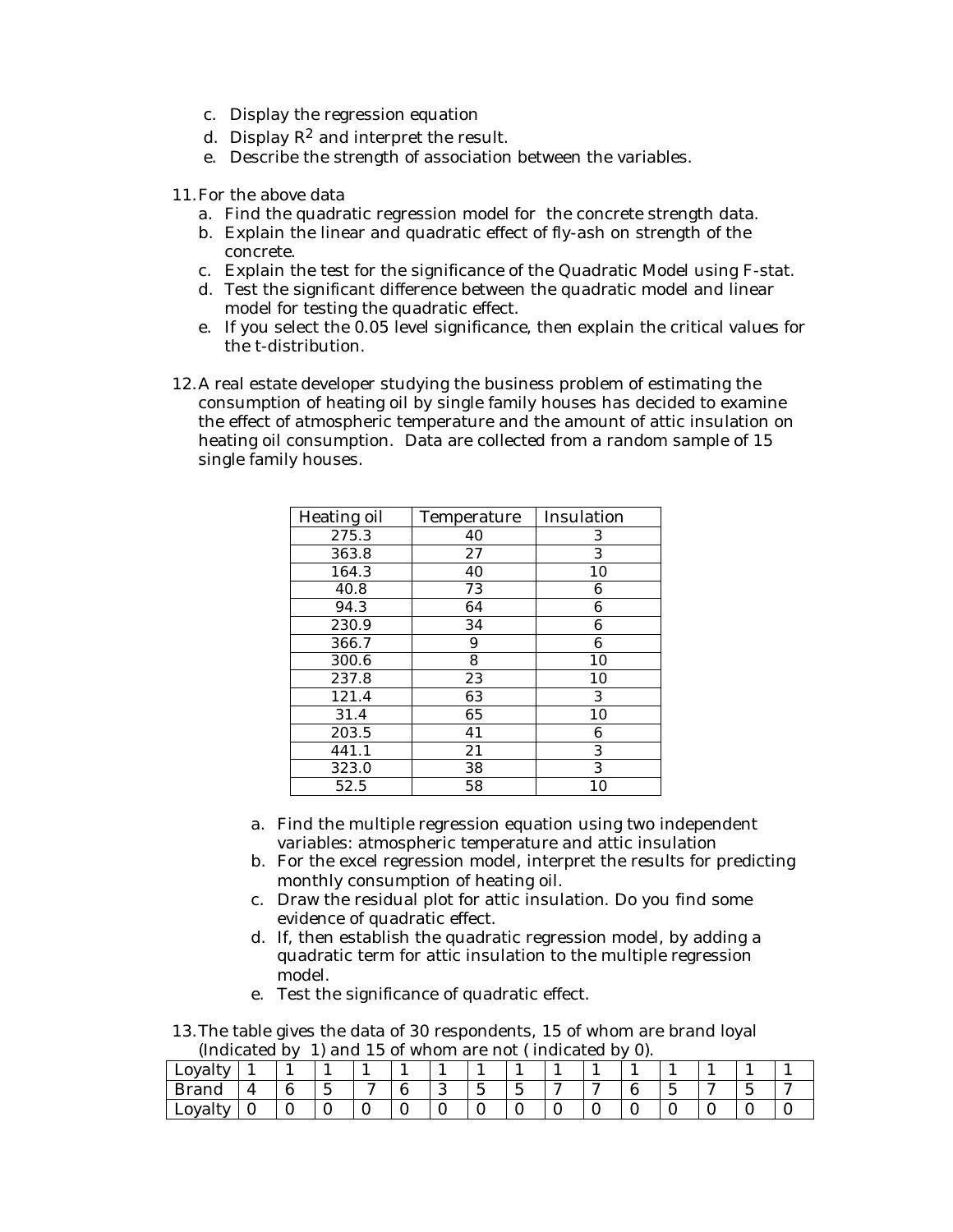| $-$<br>$J$ no no<br>∼<br>$\cdots$<br>. . |  |  |  |  |
|------------------------------------------|--|--|--|--|
|------------------------------------------|--|--|--|--|

- a. Draw the scatter plot.
- b. Find the regression equation.
- c. Interpret R<sup>2</sup>
- d. Interpret adjusted  $\mathbb{R}^2$
- 14.The table gives the data of 30 respondents, 15 of whom are brand loyal (Indicated by 1) and 15 of whom are not ( indicated by 0). Attitude toward the Brand, Attitude toward the Product Category, and Attitude toward the Shopping experience are also measured. The objective is to estimate the probability of a consumer being brand loyal as a function of attitude toward the brand, the product category and shopping.

| Loyalty      |                |        |        |              |                |         |    |          |                       |   |                  |                  |          |   |              |
|--------------|----------------|--------|--------|--------------|----------------|---------|----|----------|-----------------------|---|------------------|------------------|----------|---|--------------|
| <b>Brand</b> | 4              | 6      | 5      | $\mathbf{r}$ | 6              | റ<br>C. | 5. | 5        | $\tilde{\phantom{a}}$ | ⇁ | 6                | 5                |          | G |              |
| Product      | 3              | 4      | 2      | 5            | 3              | 4       |    | 4        | $\overline{5}$        | 6 | ∼                | 6                | റ<br>IJ  |   | 5            |
| shopping     | 5              | 4      | 4      | 5            | 4              | 5       | 5. | 2        | 4                     | 4 | $\boldsymbol{2}$ | 4                |          |   | 5            |
| Loyalty      |                |        | O      | 0            | 0              |         |    | $\Omega$ | $\theta$              | 0 | 0                |                  |          |   |              |
| <b>Brand</b> | $\Omega$<br>C, | 4      | 2      | 5            | $\overline{4}$ | っ<br>ъD |    | 3        | 4                     | 6 | 3                | 4                |          | G |              |
| Product      |                | 6      | 5      | 2            |                | っ<br>Ő. |    | 6        | 4                     | 3 | 6                | 3                | 5        | 5 | 3            |
| shopping     | ∩              | 9<br>∼ | っ<br>L | 4            | 3              |         |    | 3        | 2<br>∼                | 6 | 3                | $\boldsymbol{2}$ | ∍<br>تما | റ | $\mathbf{2}$ |

- a. Plot the scatter plot.
- b. Find the Regression equation.
- c. What are the degrees of freedom.
- d. Explain  $\mathbb{R}^2$  and adjusted  $\mathbb{R}^2$ .
- e. Explain the significance of each of the regression coefficients.
- f. Of the three independent variables, which variable is more significant to predict the brand loyalty.
- 15.One of the investments considered in The Principled Scenario is the entertainment industry. The table given below presents the yearly US and Canada movie attendance ( in billions) from 2001 through 2014.

| Year       | 2001 | 2002 | 2003 | 2004 | 2005 | 2006 | 2007 |
|------------|------|------|------|------|------|------|------|
| Attendance | 24   | 14   | .34  | 1.39 | .45  | 1.33 | .52  |
| Year       | 2008 | 2009 | 2010 | 2011 | 2012 | 2013 | 2014 |
| Attendance | 42   | .34  | .28  | 44   | 1.56 | .58  | .62  |

- a. Present the Time Series plot of this data.
- b. Describe the data.
- c. Draw the trend line to the data.
- d. Obtain the regression line to the data
- e. Obtain the  $R^2$  for the data.

16.For the data given above

- a. Obtain a three year moving average.
- b. Draw the trend line graph for the 3 year moving average.
- c. Obtain the regression line and R2.
- d. Forecast the attendance in the year 2016.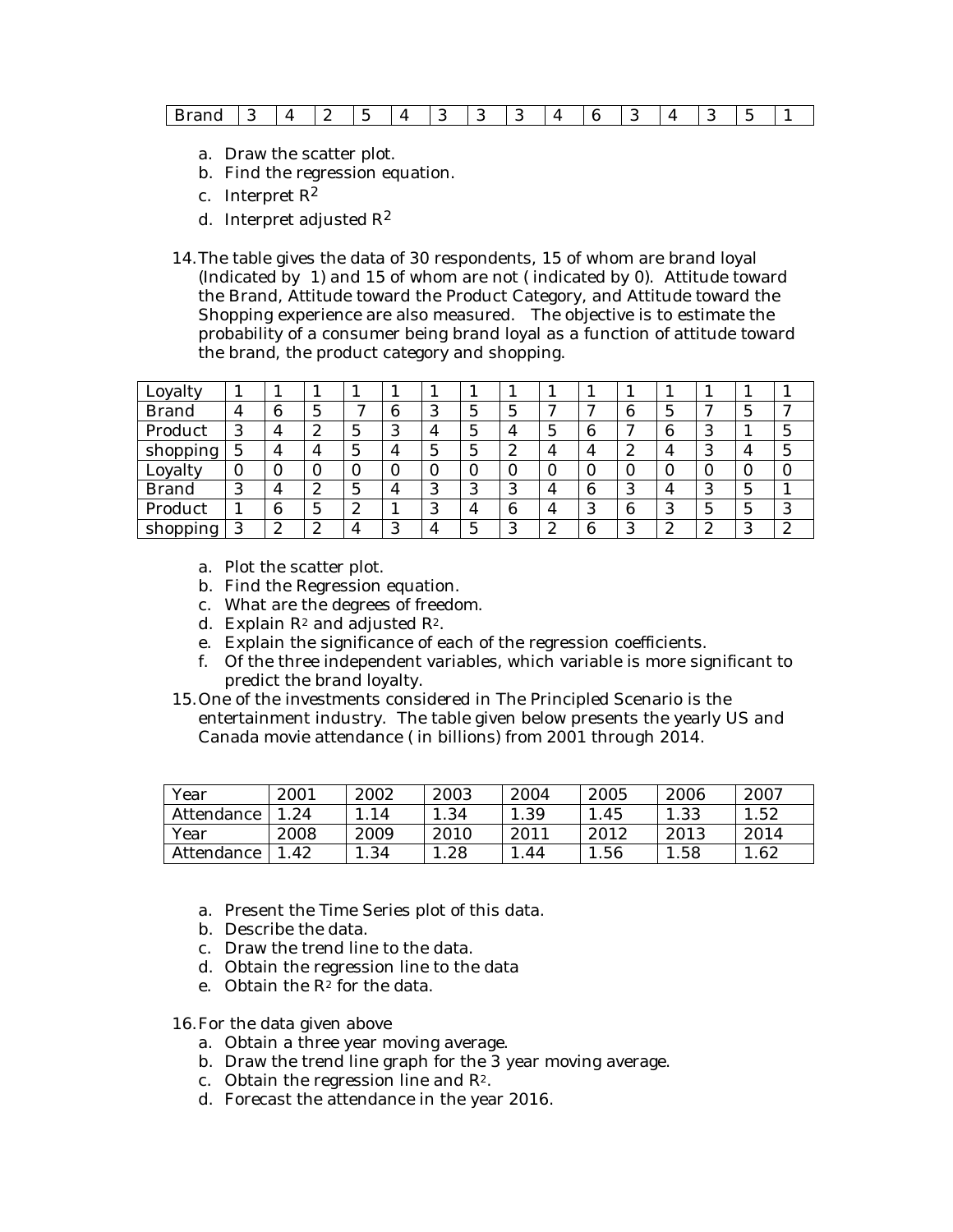17. For the data given below

| Year         | 1991 | 1992 | 1993 | 1994 | 1995 | 1996 | 1997 | 1998 | 1999 | 2000 |
|--------------|------|------|------|------|------|------|------|------|------|------|
| <b>Sales</b> | 16.6 | 5.2  | 13.4 | 15.5 | 15.8 | 16.3 | 14.5 | 16.8 | 19.8 | 20.5 |
| ( in         |      |      |      |      |      |      |      |      |      |      |
| billions)    |      |      |      |      |      |      |      |      |      |      |
| Year         | 2001 | 2002 | 2003 | 2004 | 2005 | 2006 | 2007 | 2008 | 2009 | 2010 |
| <b>Sales</b> | 21   | 19.2 | 18.3 | 21.9 | 23.1 | 24.5 | 28.7 | 31.9 | 30   | 35.1 |
| ( in         |      |      |      |      |      |      |      |      |      |      |
| billions)    |      |      |      |      |      |      |      |      |      |      |

a. Obtain 5 year moving average

- b. Draw the trend line graph for the 5 year moving average.
- c. Obtain the regression line and normal probability plot
- d. Obtain the line fit plot.
- e. Forecast the Revenue in the year 2020.
- 18. According to The Coca-Cola Company's Website, revenues in 2014 were almost \$46 billion. The data given below lists The Coca-Cola Company's gross revenues (in \$billions) from 1998 to 204 are given.

| Year      | 1998 | 1999 | 1200 | 2001 | 2002 | 2003 | 2004 | 2005 | 2006 |
|-----------|------|------|------|------|------|------|------|------|------|
| Revenue   | 18.8 | 19.8 | 20.5 | 20.1 | 19.6 | 21.0 | 21.9 | 23.1 | 24.1 |
| $(in \S$  |      |      |      |      |      |      |      |      |      |
| Billions) |      |      |      |      |      |      |      |      |      |
| Year      | 2007 | 2008 | 2009 | 2010 | 2011 | 2012 | 2013 | 2014 | 2015 |
| Revenue   | 28.9 | 31.9 | 31.0 | 35.1 | 46.5 | 48.0 | 46.7 | 45.9 | 50.1 |
| $(in \S$  |      |      |      |      |      |      |      |      |      |
| Billions) |      |      |      |      |      |      |      |      |      |

- a. Obtain the linear trend model to forecast the revenues.
- b. Obtain the quadratic trend model to forecast the revenues.
- c. Using both the equations obtained, forecast the revenues for the year 2020.
- d. Do you find any difference in the expected revenues? If explain the reasons and the significance.
- e. Of both the models, which model can be considered?

19.For the data given above

- a. Find the Exponential trend model.
- b. Forecast the revenues for the year 2020.
- c. Compare the three models Linear Trend Model, Quadratic Trend Model and Exponential Trend model.
- d. Select the best model for the data given.

#### 20.Find the Euclidean Distance for the following data in Excel.

| $\sim$ $\sim$<br>77 |     |             |   | $\tilde{\phantom{a}}$ |                |     | -<br>⊥∪       | - 10            | $\Omega$<br>$\sim$ | $\sim$<br>$\sim$ 1    |
|---------------------|-----|-------------|---|-----------------------|----------------|-----|---------------|-----------------|--------------------|-----------------------|
| . .                 | . . | -<br>∽<br>ັ | ັ |                       | $\overline{ }$ | 1 v | $\Omega$<br>ົ | $\Omega$<br>، ب | 30                 | $\Omega$ $\sim$<br>◡◡ |

## 21. Form two clusters for the given 9 elements -

| $-$ |  |  | ⊥ <i>l</i> ∼ | $\sim$ |  |
|-----|--|--|--------------|--------|--|
|     |  |  |              |        |  |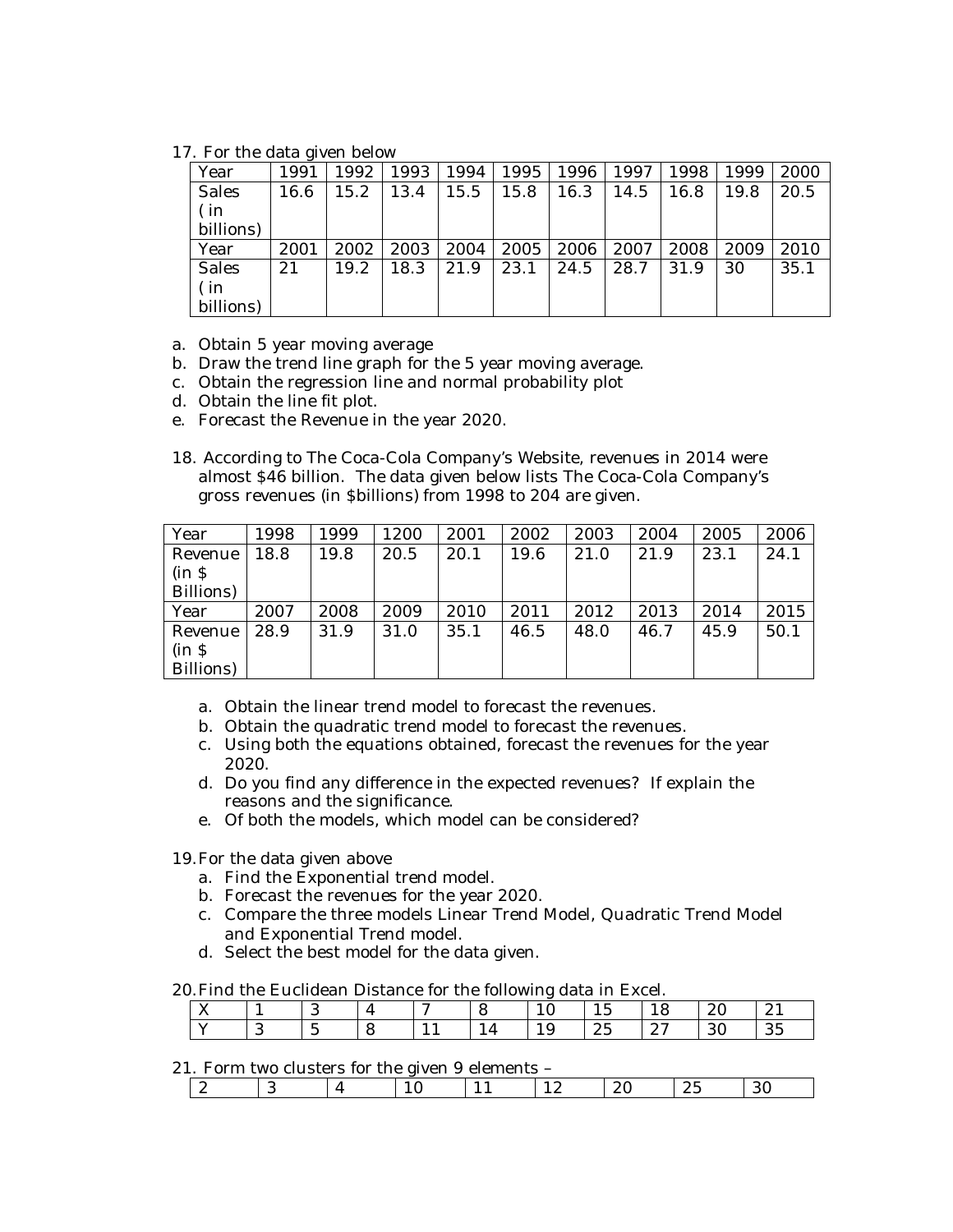- a. How many combinations of clusters are possible.
- b. Which cluster is more suitable and Why?
- c. How many elements are in each of the cluster which is suitable for modelling.

22.From the data

| Height | 191 | 164 | .48 | 186 | 78  | 156 | 179 | 163 | 152 | 131 |
|--------|-----|-----|-----|-----|-----|-----|-----|-----|-----|-----|
| Weight | 53  | 71  | 56  | 79  | 68  | 55  | -67 | 62  | 51  | 48  |
| Height | 138 | 166 | 189 | 123 | 178 | 161 | .49 | 189 | 76  | 159 |
| Weight | 53  | 68  | 83  | 54  | 74  | 58  | 52  | 78  | 67  | 52  |

Create a relationship model using the lm() function in R Display the regression model and creating the mathematical equation.

- 23.For the above data, check the non-linearity between weight and height.
- 24.For the above data, graphical evaluation of statistical assumptions for regression.
- 25. From the data "mtcars" data set, which has 32 observations and 11 variables, find the simple linear regression model.
- 26.Develop the regression model from the data set "state.x77" for applying regression analysis.
- 27.Check the multi-collinearity assumption using vif( ) function for the above data.
- 28.Develop the multiple regression model using step wise backward approach from the data set "Longley"
- 29.Develop best Regression Model using Stepwise Forward Approach using dataset 'Prestige" available in "car" package of R environment.
- 30.From the data set "Ratings for Wine" use KNN classifier to build a model for 5 neighbours and validate the data set.
- 31.From the data set "HouseVotes84" that can be downloaded from https://archive.ics.uci.edu/ml/datasets/congressional+voting+records this data set includes votes for each of the US house of representative. Congressmen on the 16 key notes identified by the CQA. Classify the algorithm using Naïve Baye's classifier. ( note R does not support missing values. So delete missing values and then Classify in R)

### 32.From

https://archive.ics.uci.edu/ml/datasets/Occupancy+Detection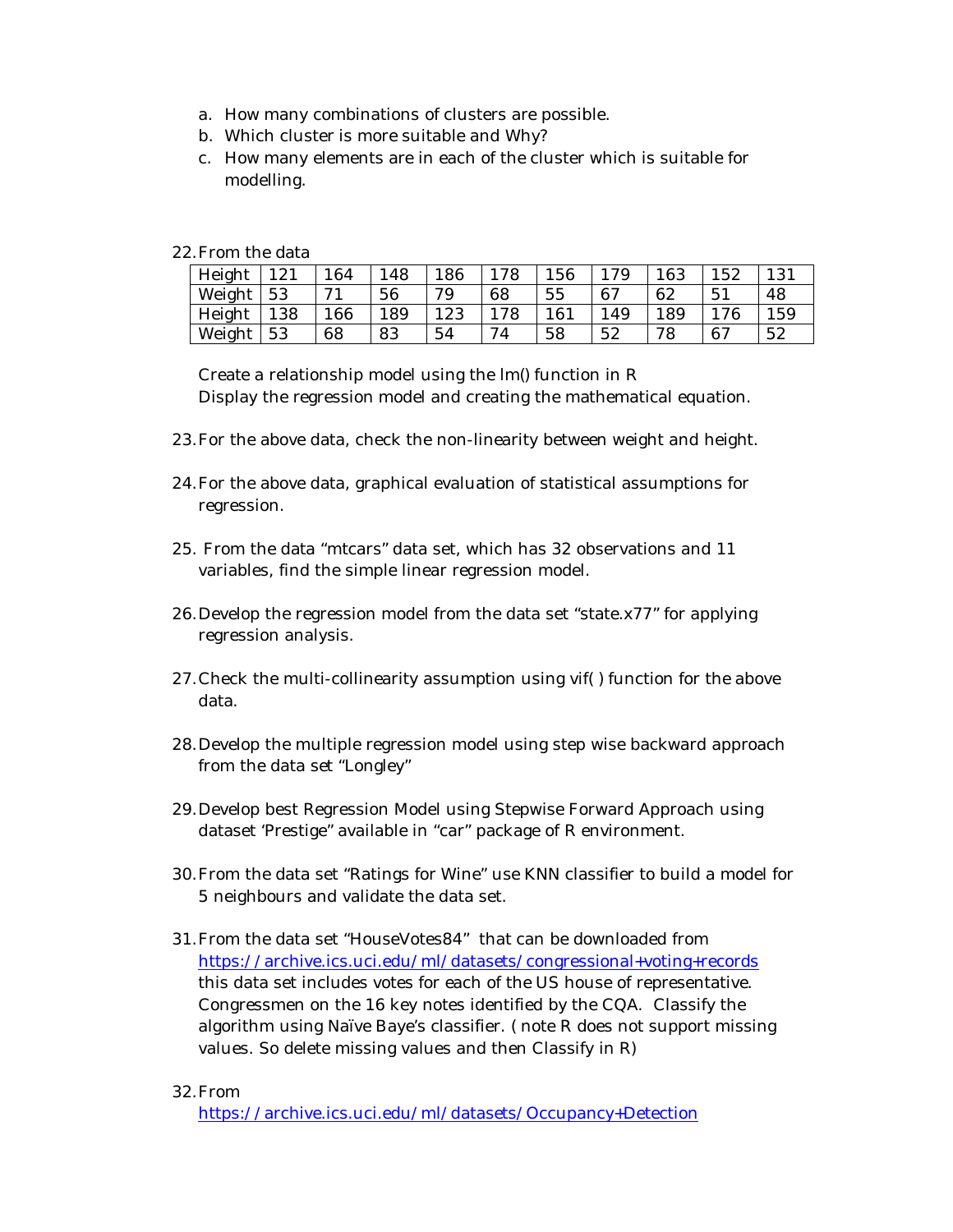apply Naïve Baye's classifier to detect the Occupancy status.

33.From the dataset

https://archieve.ics.uci.edu/ml/datasets/banknote+authentication Appli Naïve Baye's classifier to detect the bank note authentication.

- 34.From the data "breast Cancer" data set, build the model to predict if the given tumor is benign or malignant depending upon the value of the Cell.size, Cell.Shape and Cl.thickness using the information available in the data set
- 35.From the data set Creditcard.csv

https://www.kaggle.com/datasets/mlgulb/creditcardfraud?select=creditcard.csv use Support Vector Machine to detect the fraud for credit card.

36.From

https://archive.ics.uci.edu/ml/datasets/Occupancy+Detection apply Decision Tree to decide the occupancy status.

37.Create the cluster analysis using R package for the following data.

|               |  | --        | --<br>. . | -   | .   |               |           |
|---------------|--|-----------|-----------|-----|-----|---------------|-----------|
| . .<br>$\sim$ |  | --<br>--- |           | . . | . . | л.<br>~<br>__ | . .<br>__ |
|               |  |           |           |     |     |               |           |

Explain the output.

- 38.From the data "Breast Cancer" data set, determine the utility of cluster analysis.
- 39.Apply the K-means cluster analysis using 3 clusters for "Breast Cancer" Data set.
- 40.From the data set "sample.stock.yields.1959.1969" explain the utility of Hierarchical clustering using average method.

A firm manufactures four different machine parts A, B, C and D using Copper and Zinc. The requirement of copper and zinc for each part and their availability and the profit earned from each part are given below:

| Item |        | Requirements | Profits(Rs.) |  |  |
|------|--------|--------------|--------------|--|--|
|      | Copper | Zinc         |              |  |  |
|      |        | c<br>ົ       |              |  |  |
|      |        |              |              |  |  |